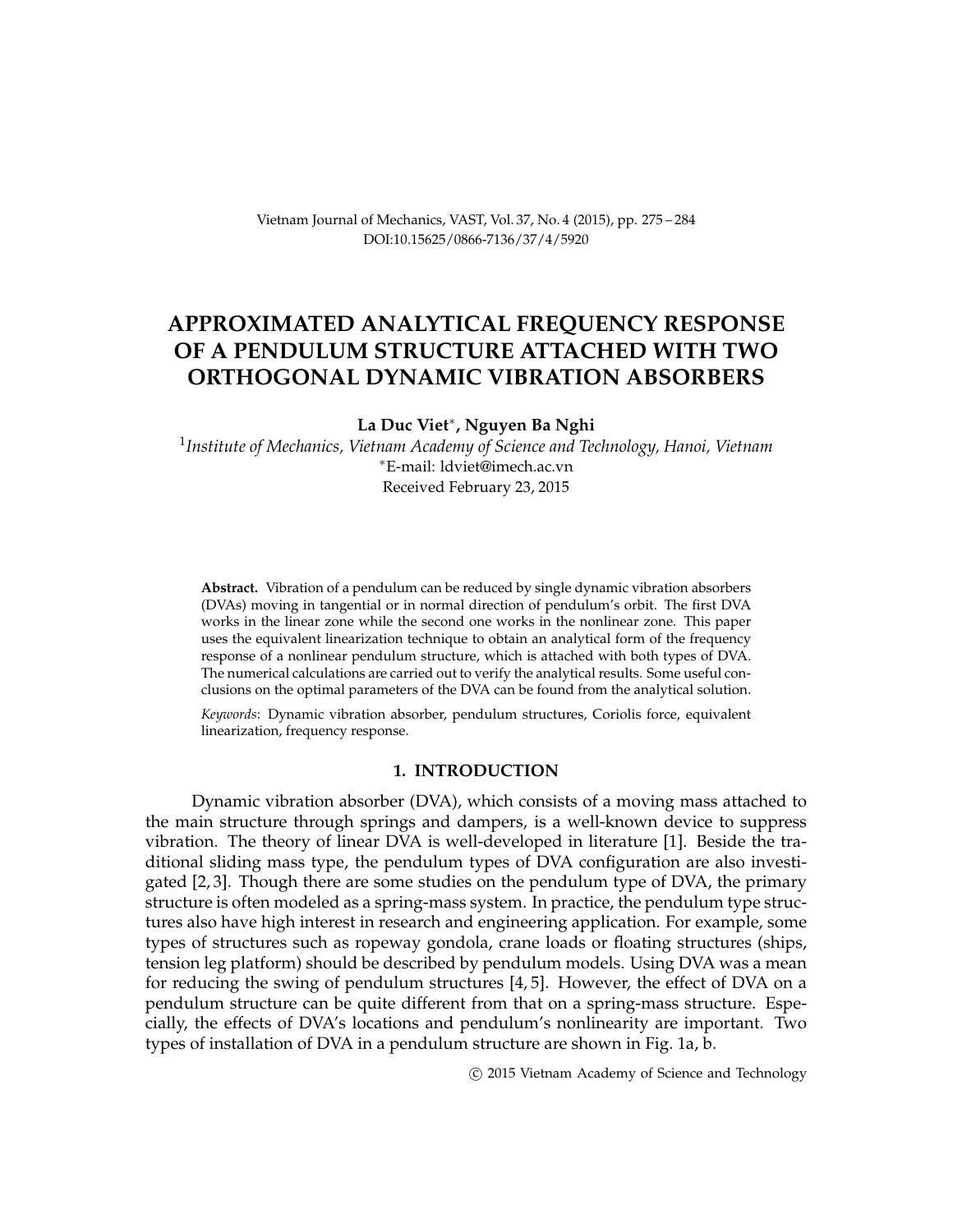

Fig.1. Some types of DVA attachments in a pendulum structure *Fig. 1.* Some types of DVA attachments in a pendulum structure (a) Single DVA, tangential direction, (b) Single DVA, normal direction, (c) Two DVAs, two directions

The first one moves in the tangential direction of the pendulum's orbit as shown in Fig. 1a [\[5\]](#page-9-4). The more general study on this type of DVA installed in the inverted pendu-lum type systems were also presented in [\[6\]](#page-9-5). This type of DVA works in the linear zone but it still has a disadvantage. If the DVA in Fig. 1a is located at the center of pendulum surprising but is proved in some previous works [\[5,](#page-9-4) [7\]](#page-9-6). Therefore, the DVA in Fig. 1a should be located as high as possible, which is not easy to satisfy in some practical situations. In the opposite way, the DVA in Fig. 1b moving in the radial direction of the pendulum's orbit still has good effect when it locates at the center of oscillation but it DVAs in Fig. 1c. While the system is nonlinear, the novelty of this paper comes from the analytical analysis of the pendulum attached with two DVAs as shown in Fig. 1c. oscillation (the location of large motion), it has no effect at all. This phenomenon is very only works in the nonlinear zone [\[8,](#page-9-7) [9\]](#page-9-8). In this paper, we study the combination of two

#### **2. EQUATIONS OF MOTION**

**2. Equations of motion** a pendulum length *l*. Denote *c* as the structural damping coefficient, *θ* is the rotational angle of the pendulum and  $g$  is the acceleration of gravity. The notations  $u$  and  $v$  respecrespectively are the distances between the fulcrum and two DVAs in the static condition,  $m_u$  and  $m_v$  respectively are the masses of two DVAs,  $k_u$  and  $k_v$  respectively are the spring constants of two DVAs,  $c_u$  and  $c_v$  respectively are the damping coefficients of two DVAs. In Fig. 2, let's consider a pendulum structure having a concentrated mass *m* and tively are the displacements in normal and tangential directions of two DVAs, *l<sup>u</sup>* and *l<sup>v</sup>*

Consider the coordinate system as shown in Fig. 2, the positions of the structure direction  $(x_u, y_u)$  are obtained as follows  $(x, y)$ , the DVA moving in tangential direction  $(x_v, y_v)$  and the DVA moving in normal

<span id="page-1-0"></span>
$$
x = l \sin \theta, y = l \cos \theta,
$$
  
\n
$$
x_v = l_v \sin \theta + v \cos \theta, y_v = l_v \cos \theta - v \sin \theta,
$$
  
\n
$$
x_u = (l_u - u) \sin \theta, y_u = (l_u - u) \cos \theta.
$$
\n(1)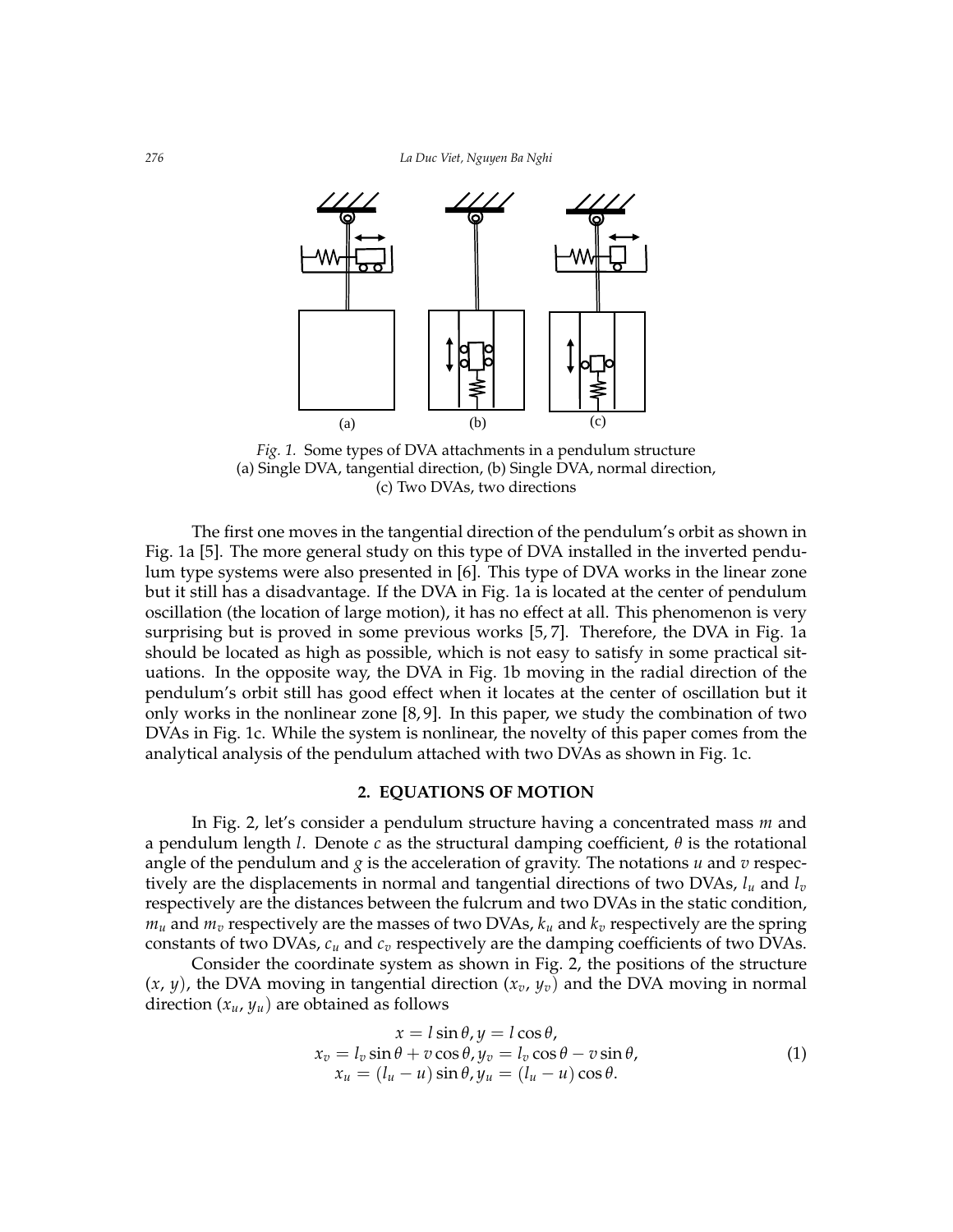

Fig. 2. Pendulum attached with two orthogonal DVAs

The kinetic energy *T*, the potential energy *V* and the energy dissipation function *F* are

the kinetic energy *T*, the potential energy *V* and the energy dissipation function *F* are  
\n
$$
T = \frac{1}{2}m(\dot{x}^2 + \dot{y}^2) + \frac{1}{2}m_v(\dot{x}_v^2 + \dot{y}_v^2) + \frac{1}{2}m_u(\dot{x}_u^2 + \dot{y}_u^2),
$$
\n(2)  
\n
$$
V = mg (l - \psi) + m_v g (l_v - \psi_v) + m_u g (l_u - u - \psi_u) + \frac{1}{2}k_u u^2 + \frac{1}{2}k_u v^2,
$$
\n(3)

<span id="page-2-1"></span>
$$
V = mg (l - y) + m_v g (l_v - y_v) + m_u g (l_u - u - y_u) + \frac{1}{2} k_u u^2 + \frac{1}{2} k_u v^2,
$$
 (3)

<span id="page-2-2"></span><span id="page-2-0"></span>
$$
F = \frac{1}{2}c\dot{\theta}^2 + \frac{1}{2}c_u\dot{u}^2 + \frac{1}{2}c_v\dot{v}^2.
$$
 (4)  
pendulum is subjected to a single harmonic external force  $P\cos(\omega t)$ 

nonic externa<br>n magnitude nome ext<br>n magnit Assume that the pendulum is subjected to a single harmonic external force  $P\cos(\omega t)$  in which  $\omega$  is the excitation frequency and *P* is the excitation magnitude. The Lagrange equations are given by Assume that the pendulum is subjected to a single harmonic external force *P*cos(*ωt*), equations are given by

<span id="page-2-3"></span>
$$
\begin{cases}\n\frac{d}{dt}\left(\frac{\partial (T-V)}{\partial \dot{\theta}}\right) - \frac{\partial (T-V)}{\partial \theta} + \frac{\partial F}{\partial \dot{\theta}} = IP \cos (\omega t) \\
\frac{d}{dt}\left(\frac{\partial (T-V)}{\partial \dot{\theta}}\right) - \frac{\partial (T-V)}{\partial \theta} + \frac{\partial F}{\partial \dot{\theta}} = 0 \\
\frac{d}{dt}\left(\frac{\partial (T-V)}{\partial \dot{u}}\right) - \frac{\partial (T-V)}{\partial u} + \frac{\partial F}{\partial \dot{u}} = 0\n\end{cases}
$$
\n(5)

<span id="page-2-4"></span> $\overline{a}$ 

Using Eqs. (1), (2), (3), (4) and (5) gives  
\n
$$
\left(ml^2 + m_u (l_u - u)^2 + m_v (l_v^2 + v^2)\right)\ddot{\theta} + c\dot{\theta} + g (ml + m_u (l_u - u) + m_v l_v) \sin \theta +
$$
\n
$$
+ m_v l_v \ddot{v} + m_v g v \cos \theta + 2m_v v \dot{v} \dot{\theta} - 2lm_u \dot{\theta} (l_u - u) \dot{u} = lP \cos (\omega t),
$$
\n
$$
m_v \ddot{v} + m_v l_v \ddot{\theta} - m_v \dot{\theta}^2 v + m_v g \sin \theta + c_v \dot{v} + k_v v = 0,
$$
\n
$$
m_u \ddot{u} + m_u \dot{\theta}^2 (l_u - u) - m_u g (1 - \cos \theta) + c_u \dot{u} + k_u u = 0.
$$
\n(6)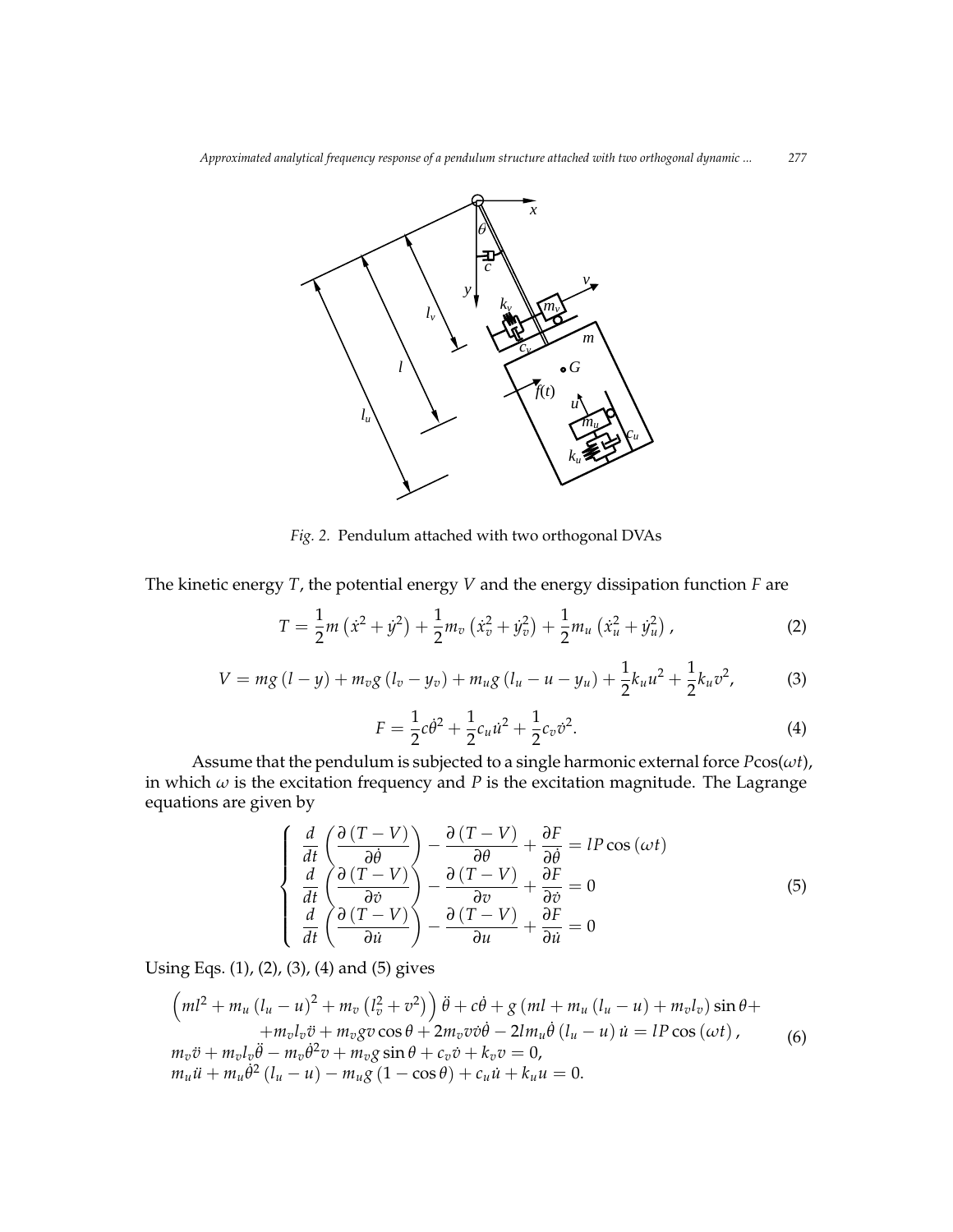The following parameters are introduced

$$
\mu_v = \frac{m_v}{m}, \mu_u = \frac{m_u}{m}, \omega_s = \sqrt{\frac{g}{l}}, \zeta_s = \frac{c}{2l^2 m \omega_s},
$$

$$
\alpha_u = \frac{k_u/m_u}{\omega_s^2}, \zeta_u = \frac{c_u}{2m_u \omega_s}, \alpha_v = \frac{k_v/m_v}{\omega_s^2}, \zeta_v = \frac{c_v}{2m_v \omega_s},
$$

$$
\gamma_v = \frac{l_v}{l}, \gamma_u = \frac{l_u}{l}, z_u = \frac{u}{l}, z_v = \frac{v}{l}, \tau = \omega_s t, \beta = \frac{\omega^2}{\omega_s^2}, \theta_m = \frac{P}{2\zeta_s \omega_s^2 m l}.
$$
(7)

In which,  $\mu$  is the mass ratio,  $\omega_s$  and  $\zeta_s$  respectively are the natural frequency and the structural damping ratio of the pendulum, *α<sup>u</sup>* and *α<sup>v</sup>* respectively are the square of natural frequency ratios of two DVAs in normal and tangential directions, *ζ<sup>u</sup>* and *ζ<sup>v</sup>* respectively are the damping ratios of two DVAs in normal and tangential directions,  $\gamma_u$ and  $\gamma$ <sup>*v*</sup> respectively are the location parameters specifying the positions of two DVAs, *z<sup>u</sup>* and *z<sup>v</sup>* respectively are the non-dimensional forms of the displacements of two DVAs in two directions,  $\tau$  is the non-dimensional time with time scale  $\omega_s^{-1}$ ,  $\beta$  is the square of the ratio between excitation frequency and main structure frequency,  $\theta_m$  is the maximum vibration angle at the resonance frequency. The motion equations [\(6\)](#page-2-4) are simplified and rearranged as following non-dimensional form

<span id="page-3-0"></span>
$$
\left(1+\mu_u(\gamma_u-z_u)^2+\mu_v(\gamma_v^2+z_v^2)\right)\ddot{\theta}+2\zeta_s\dot{\theta}+(1+\mu_u(\gamma_u-z_u)+\mu_v\gamma_v)\sin\theta+\n+ \mu_v\gamma_v\ddot{z}_v+\mu_vz_v\cos\theta+2\mu_vz_v\dot{z}_v\dot{\theta}-2\mu_u\dot{\theta}(\gamma_u-z_u)\dot{z}_u=2\zeta_s\theta_m\cos(\sqrt{\beta}\tau),\n\dot{z}_v+2\zeta_v\dot{z}_v+\alpha_vz_v+\gamma_v\ddot{\theta}-\dot{\theta}^2z_v+\sin\theta=0,\n\ddot{z}_u+2\zeta_u\dot{z}_u+\alpha_uz_u+\dot{\theta}^2(\gamma_u-z_u)-(1-\cos\theta)=0,
$$
\n(8)

in which the dot operator from now denotes the differentiation with respect to normalized time *τ*. The full nonlinear equations [\(8\)](#page-3-0) are used in the numerical calculations in section 3.

### **3. ANALYTICAL FORM OF FREQUENCY RESPONSE CURVE**

#### **3.1. Equations in polynomial form**

Because the system is nonlinear, some appropriate simplifications should be done to obtain the analytical form of the frequency response. Let us assume that the DVA normalized displacement  $z<sub>u</sub>$  is small enough in comparison with the DVA location parameter  $\gamma_u$  and the DVA mass ratio  $\mu_u$  is small enough in comparison with 1. The following approximations are obtained

$$
1 + \mu_u (\gamma_u - z_u)^2 \approx 1 + \mu_u \gamma_u^2, \quad 1 + \mu_u (\gamma_u - z_u) \approx 1 + \mu_u \gamma_u . \tag{9}
$$

After that, the trigonometric terms are expanded by Taylor series, and then the Eq. [\(8\)](#page-3-0) is rewritten as

$$
(1 + \mu_u \gamma_u^2 + \mu_v \gamma_v^2) \ddot{\theta} + 2\zeta_s \dot{\theta} + (1 + \mu_u \gamma_u + \mu_v \gamma_v) \theta + \mu_v (\gamma_v \ddot{z}_v + z_v) - 2\gamma_u \mu_u \dot{\theta} \dot{z}_u + \text{h.o.t} = 2\zeta_s \theta_m \cos(\sqrt{\beta}\tau), \n\ddot{z}_v + 2\zeta_v \dot{z}_v + \alpha_v z_v + \gamma_v \ddot{\theta} + \theta + \text{h.o.t} = 0, \n\ddot{z}_u + 2\zeta_u \dot{z}_u + \alpha_u z_u + \gamma_u \dot{\theta}^2 - \theta^2/2 + \text{h.o.t} = 0,
$$
\n(10)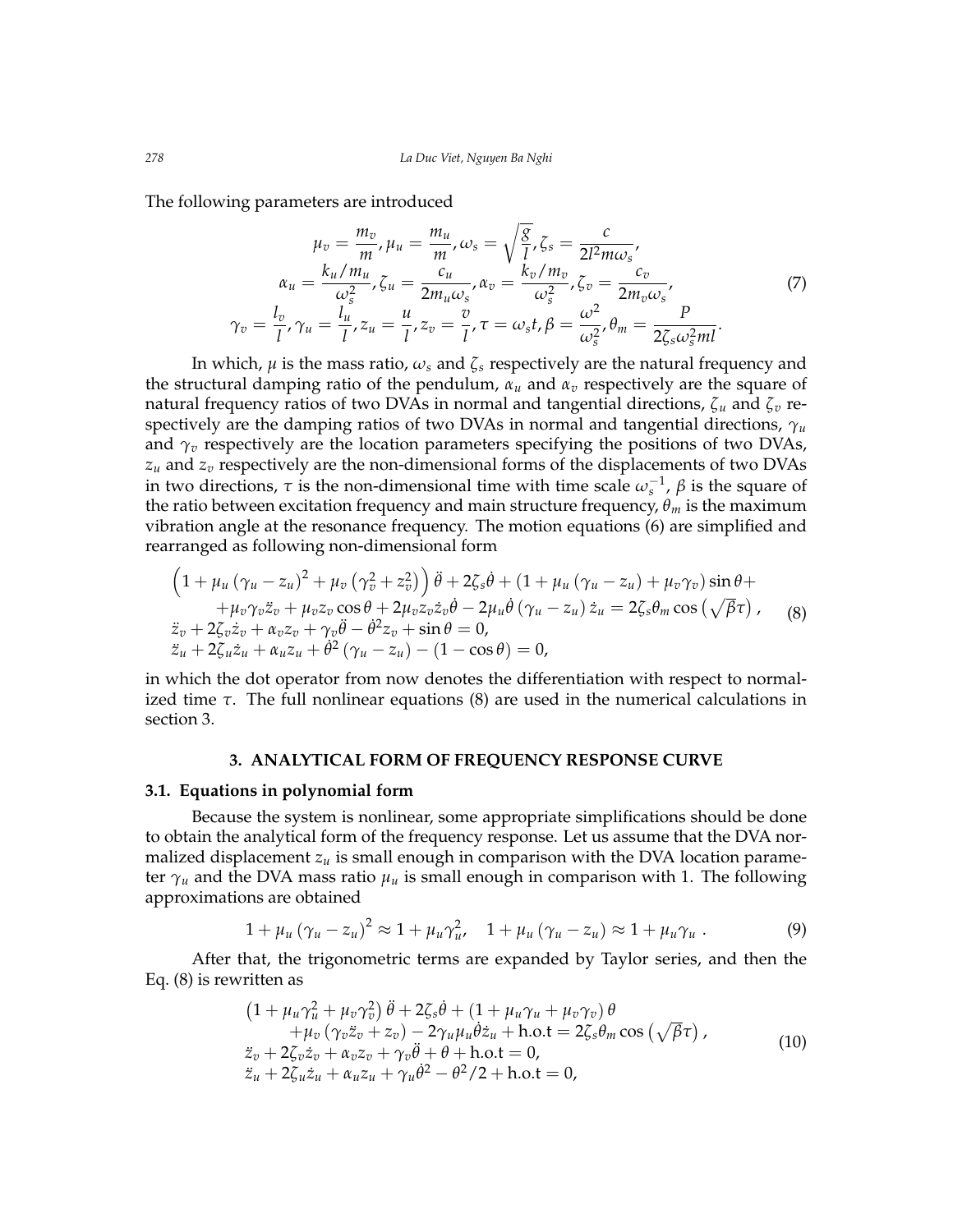in which "h.o.t" denotes the higher order terms, which have order larger than 2. If the higher order terms "h.o.t" are assumed to be ignored, the equations in second order approximation become

<span id="page-4-0"></span>
$$
(1 + \mu_u \gamma_u^2 + \mu_v \gamma_v^2) \ddot{\theta} + 2\zeta_s \dot{\theta} + (1 + \mu_u \gamma_u + \mu_v \gamma_v) \theta ++ \mu_v (\gamma_v \ddot{z}_v + z_v) - 2\gamma_u \mu_u \dot{\theta} \dot{z}_u = 2\zeta_s \theta_m \cos(\sqrt{\beta}\tau),\n\ddot{z}_v + 2\zeta_v \dot{z}_v + \alpha_v z_v + \gamma_v \ddot{\theta} + \theta = 0,\n\ddot{z}_u + 2\zeta_u \dot{z}_u + \alpha_u z_u + \gamma_u \dot{\theta}^2 - \theta^2/2 = 0.
$$
\n(11)

#### **3.2. Frequency response**

To obtain the analytical form of the frequency response, the equivalent linearization approach is used to approximate the Coriolis term −2*γuµ<sup>u</sup>* ˙*θz*˙*<sup>u</sup>* in the first equation of [\(11\)](#page-4-0). The Coriolis term contains both velocities of the pendulum and the DVA in normal direction. The Coriolis term can produce the damping effects (direct and cross terms) as well as stiffness effect (direct and cross terms), i.e. the general linearization should be

$$
-2\gamma_u\mu_u\dot{\theta}\dot{z}_u\approx a_1\theta+a_2\dot{\theta}+a_3z_u+a_4\dot{z}_u+a_5z_v+a_6\dot{z}_v,
$$

where  $a_i(i = 1, ..., 6)$  are the linearization coefficients. However, this complete linearization can not result in the approximated analytical solution. Instead of that, we only consider the most important effect of the Coriolis term, namely the effect of direct damping to the pendulum. With this assumption, the Coriolis term is replaced by the linear effective damping as

<span id="page-4-1"></span>
$$
-2\gamma_u\mu_u\dot{\theta}\dot{z}_u\approx 2\zeta_e\dot{\theta},\qquad(12)
$$

in which  $\zeta_e$  is the effective damping ratio, which is chosen to minimize the following error

$$
E = \left\langle \left(2\gamma_u \mu_u \dot{\theta} \dot{z}_u + \zeta_e \dot{\theta}\right)^2 \right\rangle, \tag{13}
$$

in which  $\langle \rangle$  is the time average in one vibrational cycle. Setting the derivative of *E* with respect to  $\zeta_e$  equal to zero gives

<span id="page-4-3"></span>
$$
\zeta_e = \frac{-\mu_u \gamma_u \langle \dot{\theta}^2 \dot{z}_u \rangle}{\langle \dot{\theta}^2 \rangle} = \frac{-\mu_u \gamma_u \int_0^{2\pi} \dot{\theta}^2 \dot{z}_u d\tau}{\int_0^{2\pi} \dot{\theta}^2 d\tau}.
$$
(14)

Substituting [\(12\)](#page-4-1) into [\(11\)](#page-4-0) gives

<span id="page-4-2"></span>
$$
(1 + \mu_u \gamma_u^2 + \mu_v \gamma_v^2) \ddot{\theta} + 2 (\zeta_s + \zeta_e) \dot{\theta} + (1 + \mu_u \gamma_u + \mu_v \gamma_v) \theta ++ \mu_v (\gamma_v \ddot{z}_v + z_v) = 2 \zeta_s \theta_m \cos (\sqrt{\beta} \tau),\n\ddot{z}_v + 2 \zeta_v \dot{z}_v + \alpha_v z_v + \gamma_v \ddot{\theta} + \theta = 0,\n\ddot{z}_u + 2 \zeta_u \dot{z}_u + \alpha_u z_u + \gamma_u \dot{\theta}^2 - \theta^2 / 2 = 0.
$$
\n(15)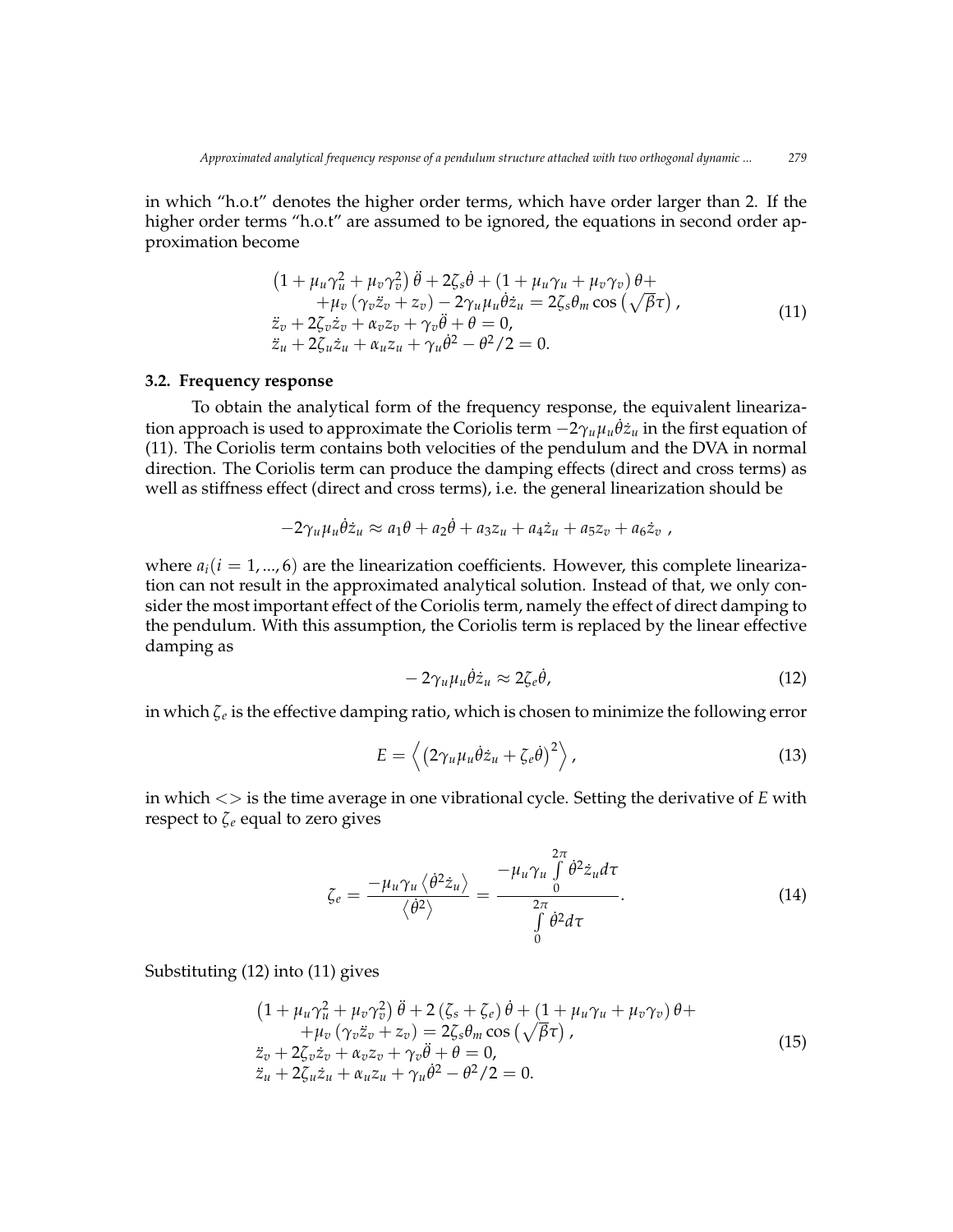We will show that the system of Eqs. [\(15\)](#page-4-2) has stationary solutions in analytical forms. Indeed, let the stationary solutions express as √ √

<span id="page-5-0"></span>
$$
\theta = \frac{(\theta_r + i\theta_i) e^{i\sqrt{\beta}\tau} + (\theta_r - i\theta_i) e^{-i\sqrt{\beta}\tau}}{2},
$$
\n
$$
z_v = \frac{(z_{vr} + i z_{vi}) e^{i\sqrt{\beta}\tau} + (z_{vr} - i z_{vi}) e^{-i\sqrt{\beta}\tau}}{2},
$$
\n
$$
z_u = \frac{(z_{ur} + i z_{ui}) e^{2i\sqrt{\beta}\tau} + (z_{ur} - i z_{ui}) e^{-2i\sqrt{\beta}\tau}}{2} + z_{st},
$$
\n(16)

in which "i" denotes the imaginary unit and "e" denotes the exponential function*,*  $\theta_r$ *, z<sub>vr</sub>, zur* are the real parts and *θ<sup>i</sup>* , *zvi*, *zui* are the imaginary parts of the complex amplitudes, *zst* is the constant displacement of the DVA moving in normal direction. Substituting [\(16\)](#page-5-0) into [\(15\)](#page-4-2), equating the coefficients of ei *βτ* and e−<sup>i</sup> *βτ* yields

<span id="page-5-1"></span>
$$
(1+\mu_v\gamma_v+\mu_u\gamma_u-(\mu_u\gamma_u^2+\mu_v\gamma_v^2+1)\beta)\theta_r-2(\zeta_s+\zeta_e)\sqrt{\beta}\theta_i+\mu_v(1-\gamma_v\beta)z_{vr}=2\zeta_s\theta_m,(1+\mu_v\gamma_v+\mu_u\gamma_u-(\mu_u\gamma_u^2+\mu_v\gamma_v^2+1)\beta)\theta_i+2(\zeta_s+\zeta_e)\sqrt{\beta}\theta_r+\mu_v(1-\gamma_v\beta)z_{vi}=0,(1-\gamma_v\beta)\theta_r+(\alpha_v-\beta)z_{vr}-2\zeta_v\sqrt{\beta}z_{vi}=0,(1-\gamma_v\beta)\theta_i+(\alpha_v-\beta)z_{vi}+2\zeta_v\sqrt{\beta}z_{vr}=0,(\alpha_u-4\beta)z_{ur}-4\zeta_u\sqrt{\beta}z_{ui}=-\frac{1}{2}(\gamma_u\beta+\frac{1}{2})(\theta_i^2-\theta_r^2),(\alpha_u-4\beta)z_{ui}+4\zeta_u\sqrt{\beta}z_{ur}=\left(\gamma_u\beta+\frac{1}{2}\right)\theta_r\theta_i.
$$
\n(17)

By using the identities

$$
\int_{0}^{2\pi} e^{2\mathbf{i}\sqrt{\beta}\tau} d\tau = \int_{0}^{2\pi} e^{-2\mathbf{i}\sqrt{\beta}\tau} d\tau = \int_{0}^{2\pi} e^{4\mathbf{i}\sqrt{\beta}\tau} d\tau = \int_{0}^{2\pi} e^{-4\mathbf{i}\sqrt{\beta}\tau} d\tau = 0,
$$

the effective damping *ζ<sup>e</sup>* in [\(14\)](#page-4-3) reduces to

<span id="page-5-2"></span>
$$
\zeta_e = \sqrt{\beta} \mu_u \gamma_u \frac{2\theta_r \theta_i z_{ur} + \theta_i^2 z_{ui} - \theta_r^2 z_{ui}}{\theta_r^2 + \theta_i^2}.
$$
\n(18)

Eliminating  $z_{vr}$ ,  $z_{ur}$ ,  $z_{vi}$ ,  $z_{ui}$  from [\(17\)](#page-5-1) and using [\(18\)](#page-5-2) give

<span id="page-5-3"></span>
$$
\left(1+\mu_v\gamma_v+\mu_u\gamma_u-\left(\mu_u\gamma_u^2+\mu_v\gamma_v^2+1\right)\beta-\frac{\mu_v\left(1-\gamma_v\beta\right)^2(\alpha_v-\beta)}{(\alpha_v-\beta)^2+4\zeta_v^2\beta}\right)^2q+\n+4\beta\left(\frac{\beta\mu_u\gamma_u\zeta_u\left(1+2\gamma_u\beta\right)}{(\alpha_u-4\beta)^2+16\zeta_u^2\beta}q+\zeta_s+\frac{\mu_v\left(1-\gamma_v\beta\right)^2\zeta_v}{(\alpha_v-\beta)^2+4\zeta_v^2\beta}\right)^2q=4\zeta_s^2\theta_m^2,
$$
\n(19)

in which *q* is the square of vibration angle amplitude defined by

$$
q = \theta_r^2 + \theta_i^2. \tag{20}
$$

In brief, the analytical form of the frequency response is represented by the cubic equation [\(19\)](#page-5-3) with respect to the square of vibration angle amplitude *q*. In the numerical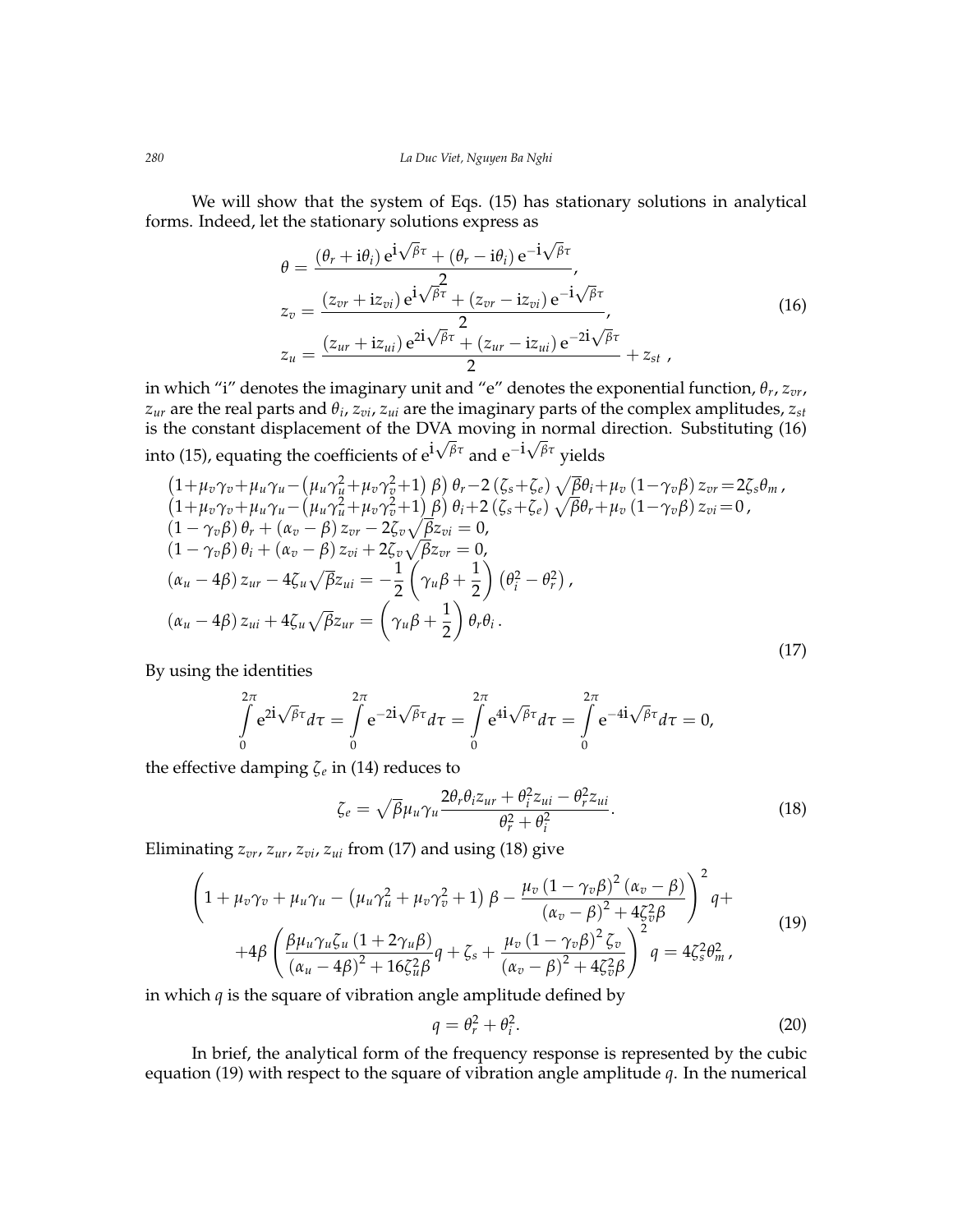simulations below, the cubic equation has only a unique real root. In general the equation simulations below, the cubic equation has only a unique real foot. In general the equation<br>can have multiple real roots. In this case, the stability analysis should be undertaken. However, the stability analysis is much complex, beyond the scope of this paper and o needs to be done in a separate technical note or short communication.

The analytical form of the frequency response (19) under single harmonic excitation is quite simple, and can be used to speed up the process to find the optimal DVA's parameters. From [\(19\)](#page-5-3), we can draw some preliminary observations as:

- To reduce  $q$ , the denominators in [\(19\)](#page-5-3) should be small. Because the large vibration occurs near the resonance frequency, we have  $β \approx 1$ . Therefore, the optimal values of  $α<sub>v</sub>$ and  $\alpha_u$  should be near 1 and 4 respectively.

 $\frac{1}{2}$  because the damping ratios  $\zeta_v$  and  $\zeta_u$  appear in both numerator and denominator, their values should not be too large or small. 0.4328 0.3791 0.4328 0.3791 0.3792 0.3792 0.3792 0.3792 0.3792 0.3792 0.3792 0.3792 0.3792 0.3792 0.3792 0.3792 0.3792 0.379<br>0.3792 0.3792 0.3792 0.3792 0.3792 0.3792 0.3792 0.3792 0.3792 0.3792 0.3792 0.3792 0.3792 0.3792 0.3792 0.379

- When  $\gamma_v \approx 1$ , the term  $1 - \gamma_v \beta$  is very small and the DVA moving in the tangential direction (Fig. 1a) has very little effect. This is location problem discussed in the introduction section. o  $\mathbf{on}$ . o  $\mathfrak{O}$  n.

- The term containing parameters  $\alpha_u$  and  $\zeta_u$  is multiplied with  $q$ , which means the normal direction (Fig. 1b) only vertice in the nonlinear zone. DVA moving in normal direction (Fig. 1b) only works in the nonlinear zone

# **3.3. Numerical verifications**

In the numerical calculation, the results are obtained by solving the original differential equations  $(8)$ . The total time of each simulation is 500 s. In the analytical ap-proximation, the results are obtained by solving the cubic equation [\(19\)](#page-5-3). Some cases of proximation, are research are obtained by borring the easte equation (12). Some cases of system parameters used in simulation are summarized in Tab. 1. In all cases, the structural damping ratio  $\zeta_s$  is taken as 1%, the mass ratios  $\mu_u = \mu_v = 0.05$  and the location parameters  $\gamma_u = 1.3$ ,  $\gamma_v = 0.8$ .

parameters  $\gamma_u = 1.5$ ,  $\gamma_v = 0.5$ .<br>The pendulum vibration amplitudes are plotted versus the frequency of single harmonic excitation. The comparisons are showed in Figs. 3-7.



*Fig. 3.* Frequency response when *α<sup>u</sup>* changes (cases are mentioned in Tab. 1) (a) Simulated response, (b) Analytical response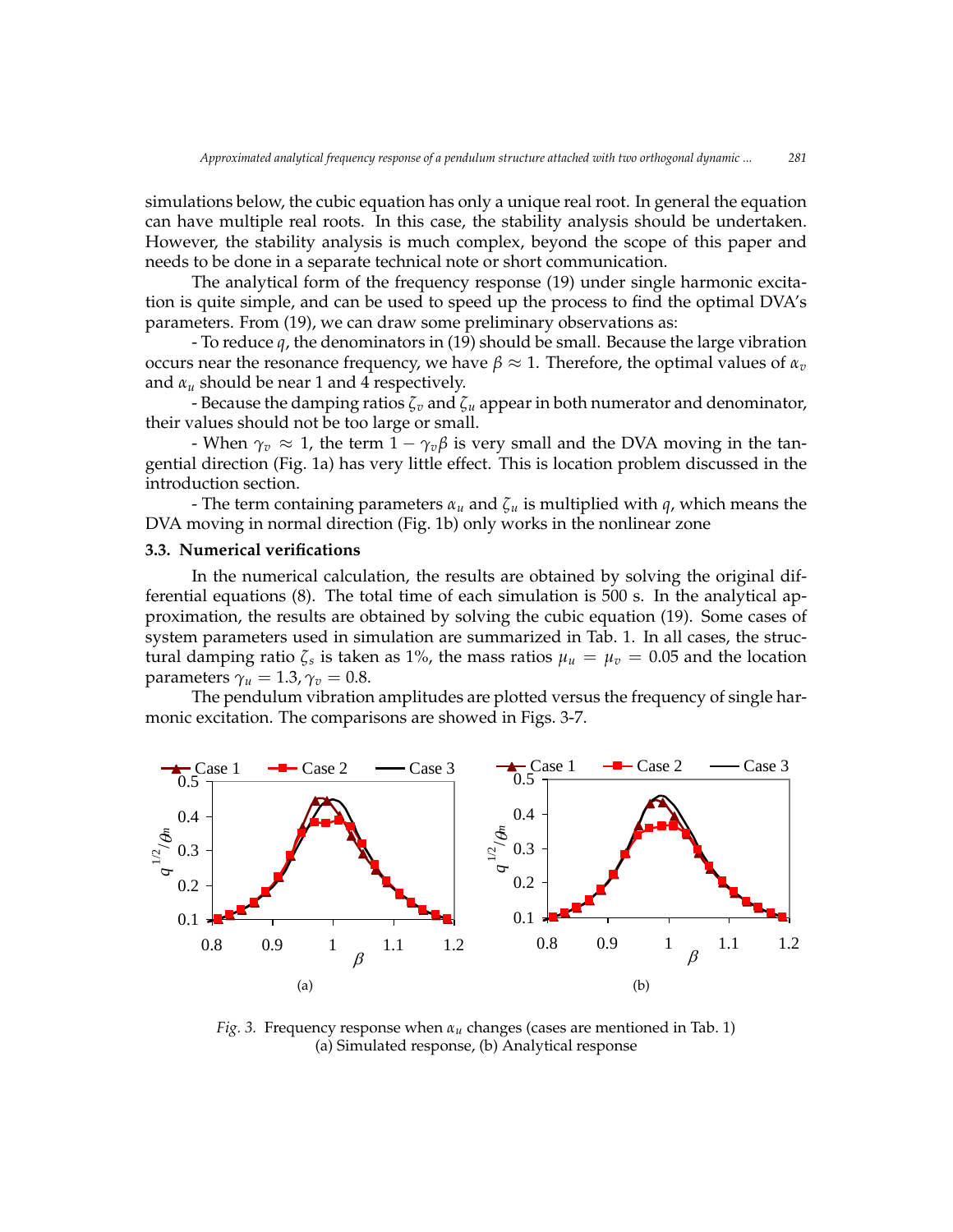| Parameter  | Case           | $\alpha_u$     | $\alpha_v$   | $\zeta_u$ | $\zeta_v$ | $\theta_m$   | $\theta_m$<br>$\max_{\rho} \sqrt{q}$<br>β | $\theta_m$<br>$\max_{\mathfrak{g}} \sqrt{\mathfrak{q}}$<br>β |
|------------|----------------|----------------|--------------|-----------|-----------|--------------|-------------------------------------------|--------------------------------------------------------------|
| changed    |                |                |              |           |           |              | (Simulated)                               | (Analytical)                                                 |
| $\alpha_u$ | $\mathbf{1}$   | 3.6            | $\mathbf{1}$ | 0.05      | 0.05      | $25^\circ$   | 0.4445                                    | 0.4317                                                       |
|            | $\overline{2}$ | 4              | $\mathbf{1}$ | 0.05      | 0.05      | $25^\circ$   | 0.3848                                    | 0.3617                                                       |
|            | 3              | 4.5            | $\mathbf{1}$ | 0.05      | 0.05      | $25^\circ$   | 0.4425                                    | 0.4525                                                       |
| $\alpha_v$ | $\overline{4}$ | 4              | 0.9          | 0.06      | 0.05      | $25^{\circ}$ | 0.4571                                    | 0.4258                                                       |
|            | 5              | 4              | $\mathbf{1}$ | 0.06      | 0.05      | $25^{\circ}$ | 0.3885                                    | 0.3717                                                       |
|            | 6              | 4              | 1.1          | 0.06      | 0.05      | $25^{\circ}$ | 0.4819                                    | 0.4499                                                       |
| $\zeta_u$  | 7              | 4              | 1            | 0.005     | 0.04      | $25^\circ$   | 0.4328                                    | 0.3791                                                       |
|            | 8              | 4              | 1            | 0.05      | 0.04      | $25^{\circ}$ | 0.3616                                    | 0.3451                                                       |
|            | 9              | $\overline{4}$ | $\mathbf{1}$ | 0.5       | 0.04      | $25^\circ$   | 0.4072                                    | 0.4109                                                       |
| $\zeta_v$  | 10             | 4              | $\mathbf{1}$ | 0.04      | 0.02      | $25^\circ$   | 0.4139                                    | 0.3761                                                       |
|            | 11             | 4              | 1            | 0.04      | 0.04      | $25^\circ$   | 0.3642                                    | 0.3424                                                       |
|            | 12             | 4              | 1            | 0.04      | 0.1       | $25^\circ$   | 0.4481                                    | 0.4                                                          |
| $\theta_m$ | 13             | 4              | $\mathbf{1}$ | 0.04      | 0.04      | $15^{\circ}$ | 0.3905                                    | 0.3767                                                       |
|            | 14             | 4              | 1            | 0.04      | 0.04      | $25^{\circ}$ | 0.3642                                    | 0.3424                                                       |
|            | 15             | $\overline{4}$ | $\mathbf{1}$ | 0.04      | 0.04      | $35^\circ$   | 0.3459                                    | 0.3218                                                       |

*Table 1*. Cases used in numerical simulations



Fig. 4. Frequency response when  $\alpha_v$  changes (cases are mentioned in Tab. 1), labels as Fig. 3

Some remarks are drawn from the comparisons:  $\overline{\text{ns}}$ :

.<br>ino ceptable. In some cases (cases 7, 10, 12), the errors can be larger because of the effect of  $\mathbf{u}$ numearity. It can be explained as follows. In case:<br>Imping ratios 7 - 7 - or too large value of the dam 1 I C *iearity.* It can be explained as follows. If  $\alpha$ <br>ing ratios  $\zeta_u$ ,  $\zeta_v$  or too large value of the q  $\overline{a}$ /*m* 0.3  $\ddot{\phantom{1}}$ *damping ratios*  $\zeta_u$ ,  $\zeta_v$  or too large value of the damping ratio  $\zeta_v$  make the larger value - The errors between the numerical and analytical calculations are generally acnonlinearity. It can be explained as follows. In cases 7, 10 or 12, too small values of the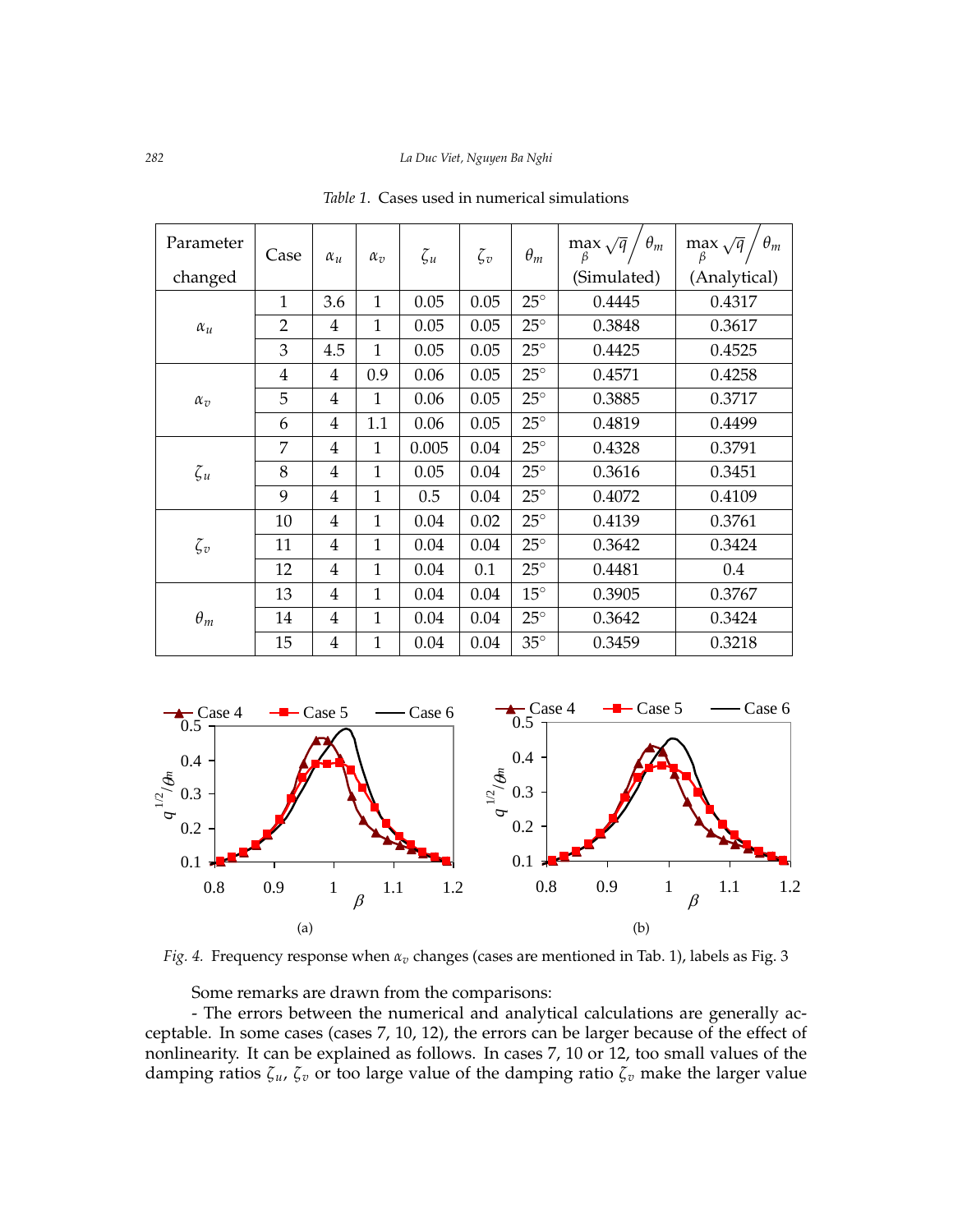

Fig.4. Frequency response when *<sup>v</sup>* changes (cases are mentioned in Table 1), labels as Fig. 3

Fig.4. Frequency response when *<sup>v</sup>* changes (cases are mentioned in Table1), labels as Fig. 3

Fig. 5. Frequency response when  $\zeta_u$  changes (cases are mentioned in Tab. 1), labels as Fig. 3 *Fig.* 5. Frequency response when  $\zeta_u$  changes (cases are mentioned in Tab. 1), labels as Fig. 3



Fig. 6. Frequency response when  $\zeta_v$  changes (cases are mentioned in Tab. 1), labels as Fig. 3



Fig. 7. Frequency response when  $\theta_m$  changes (cases are mentioned in Tab. 1), labels as Fig. 3